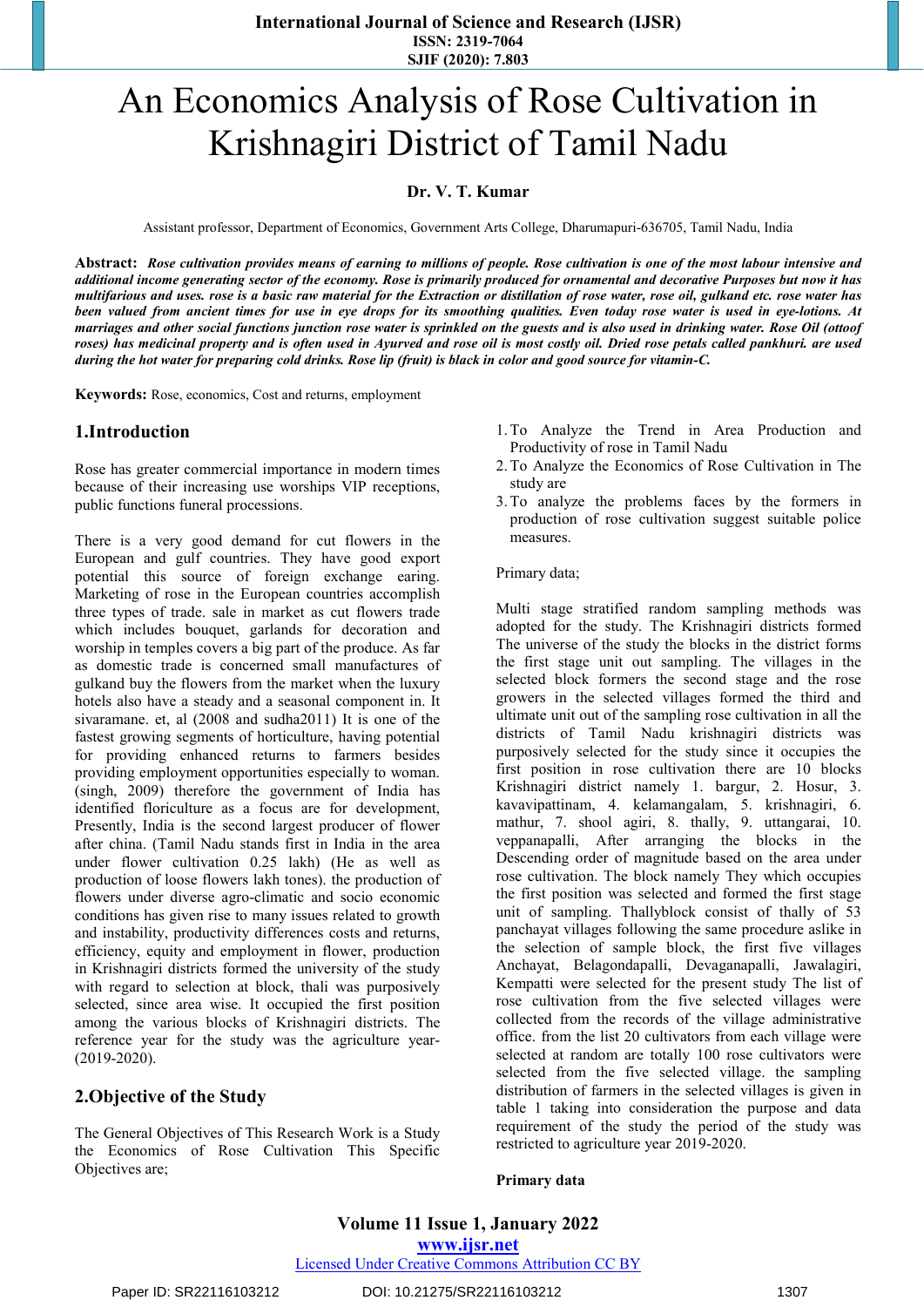The primary data was collected through personal interview using well structural and pre tested interview scheduled the interview schedule for the study was designed considering physical.

**Table 1:** The sampling distribution of farmers in the selected villages

| Village           | Number of cultivators |
|-------------------|-----------------------|
| 1. Anchetty       |                       |
| 2. belagondapalli | 20                    |
| 3. Devaganapalli  | 20                    |
| 4. Jawalagiri     | 20                    |
| 5. Kemapatti      | 20                    |
| Total             | ۱M                    |

Cultural and socio economic environmental of farming community in the study are the schedule was pretested and finalized the interview schedule for farmers covered aspects such as general farm and household characteristics Cost at cultivation of rose cultivation and the problem faced in rose cultivation.

Tools of Analysis;

#### Cost of Cultivation;

Sivaramaneand Sudha-(2011) categorized and estimated different costs as involved in cultivation an annual cultivation as cost A1 cost A2 cost B and cost C.

#### Cost A1;

It consists of all actual expenses in cash and kind incurred in production by the owner operator. It Include expenses incurred on human Labour, bullock labour, machine Labour manure, and fertilizer, plant protection chemicals, Irrigation charges, interest on working capital, depreciation on capital assets and land tax.

#### Cost A2;

Cost A1 plus rent paid for leased in land.

Cost-B;

Cost A2 plus Imputed rental value of owned land plus interest on fixed capital.

 $Cost-C$ 

Cost B plus imputed value of family Labourcost-C id the total cost of cultivation or gross cost.

Net income;

Gross return minus cost–C.

Methods of measurement of variable;

- 1. Land; To include the share of land in the total cost cultivation the Imputed, rental valve of owned land in the respective villages were considered for leased in land, the actual rent paid was taken into account.
- 2. Human Labour; The human labour was measured in terms of man days equipment, the permanent labour, hires labour and family labour ware treated alike and converted in to common physical units in terms of man day equivalents of eight hours.
- 3. Casual labour wages; The wages paid to the casual labourers were calculated on the basis of the actual cash and valve of kind paid to him per day.
- 4. Permanent labour wages; the wages of permanent labourers were worked out by dividing the total payment made to them in cash and kind during the year by the actual number of days worked in the form during the same period.
- 5. Family labour wages; the wages for family labour ware computes on the basis of the wages payment made to the permanent labors
- 6. Bullock Labour; owned and labour was measured in per hour units and was shared at the prevailing wage rates in the respective villages.
- 7. Seeds, manures, fertilizers, and pesticides; seeds, manures, Fertilizers and pesticides made valued at actual prices paid for them in the market including the incidentals, the ongoing market rate was imputed for farm produced manure.

Cost of production per unit;

Cost of production per Yonne of rose cultivation was arrived at by dividing the het cost of cultivation per acre by the total per acre yield of rose cultivation in tones. Cost of production= cost of cultivation value by

production Yield\ acre

#### Returns per Rupee;

Returns per rupee was obtained by dividing the gross returns by cost of cultivation per acre

Returns per rupee =gross returns Cost of cultivation

Garrett ranking technique;

The respondents were asked to rank their problems in rose cultivation. in Garrett's ranking technique which ranks ware converted into percent position be using the formulae.

Present position= (100xRij-0.5) Nj)

Where Rij=ranking given to the lit attribute by the F1 Individual Nj=number of attributes ranked by the Jth Individual.

By referring to the Garrett's table, the percent positions estimated were converted into scores thus, for each factor the scores of various respondents ware added and the mean values ware estimated. The mean values then obtained for each of the attributes ware arranged in descending order, the attributes the highest mean value was considered as the most important one and the other followed in that order.

## **3.Results and Discussion**

Production and productivity and major area, flower cultivating districts (entrance estimates) 2017-2018.

The total is production and productivity of rose in Tamil Nadu diving the period of 2017-18).

# **Volume 11 Issue 1, January 2022**

**www.ijsr.net**

#### Licensed Under Creative Commons Attribution CC BY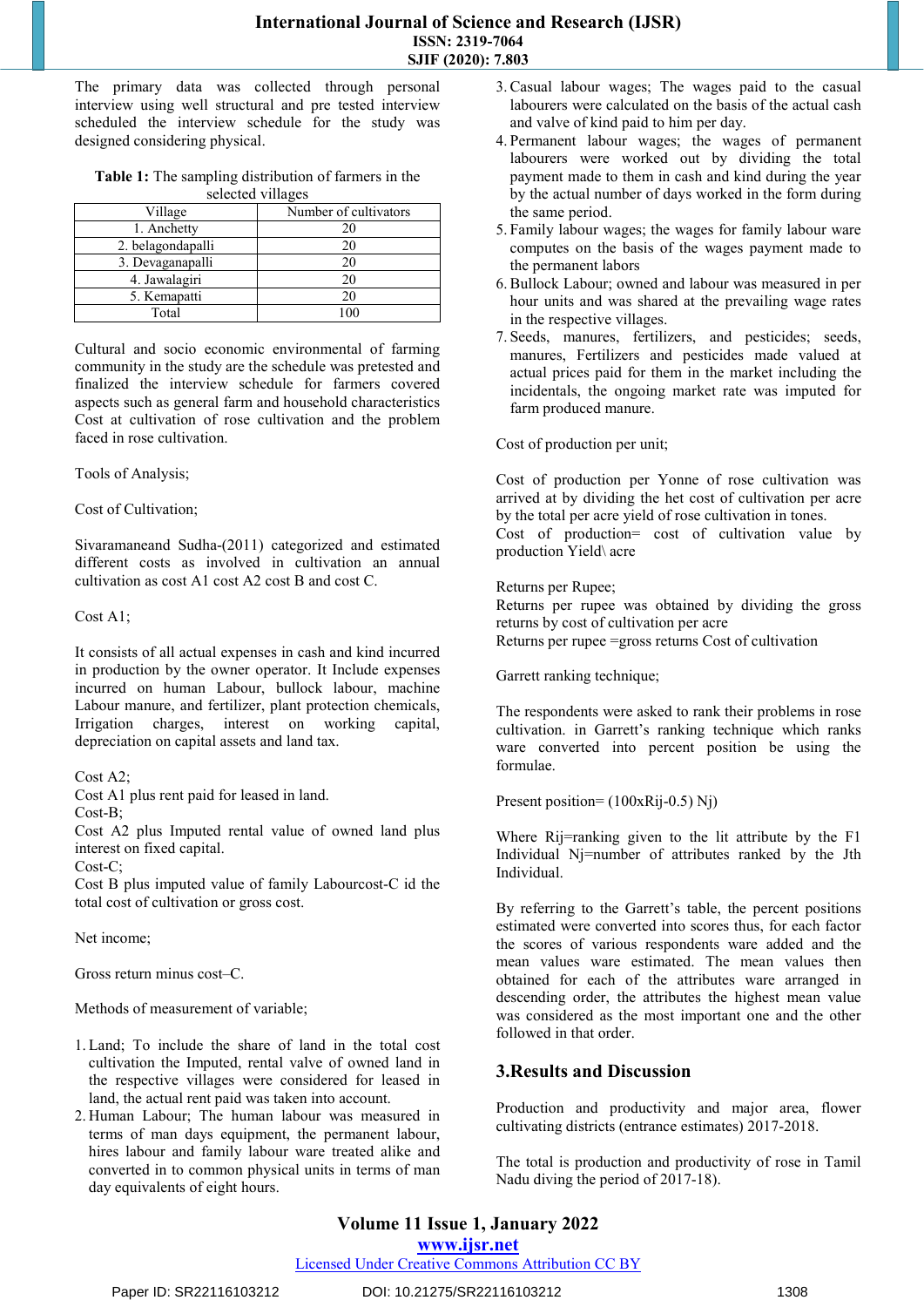#### **International Journal of Science and Research (IJSR) ISSN: 2319-7064 SJIF (2020): 7.803**

| S. N | Name of crop   | Area (ha) | Productivity $(M. \vert)$ | Productivity (M. T/ha) | Major flower growing districts                                  |
|------|----------------|-----------|---------------------------|------------------------|-----------------------------------------------------------------|
|      | iasmine        | 13.610    | 1, 20, 591                | 8.86                   | Madurai, Dindugal, erode, Thiruvallur and Tirunelveli           |
|      | Chrysan Themum | 5.836     | 1, 40, 864                | 17.97                  | Dharmapuri, Salem, Krisnagiri, Dindugal,<br>Thiruvannamalai.    |
|      | Tubue rose     | 4.979     | 65, 969                   | 13.25                  | Dharmpuri, Madurai, salem, Thiruvallurand dindugal.             |
|      | Mari gold      | 2.761     | 72.389                    | 26.22                  | Krishnagiri, Dharmapuri, Tiruchi and Cuddalure                  |
|      | Rose           | 2.088     | 66, 971                   | 32.07                  | Dharmpuri, krishnrgiri, Dinduga l, Thanjavur and<br>Thiruvallur |

**Table 2:** Area production, and productivity and major flower cultivating district (advance estimates-2017-18)

Source office of the Assitance Director of statastics krishnagiri.

And 2017-18 reveal that there is a resanable increase wilt them year which is appreciable.

Cost of cultivation of rose flowers;

The cost of cultivation was worked out based on raja and key concept and details on cost and returns are furnished in that table 3 for the land preparation 4 men laboures and 3 women labourers ware used at the wage rate of RS 500 and RS 250 per labour which was estimated as RS 2750 per are in the preparation stage. Tractor was used for ploughing and this hiring charger for one hour ploughing for one was RS-1300 form yard man are was the only organic manure used for production of rose cultivation 2 tones per are at the cost of RS 800 tomes was applies. Which was estimated as RS 1600 per are for the application of organic manures man labour was used wilt the wage rate of RS 500 urea single super phosphate and potash ware the main fertilizers used for production of rose cultivation in the ratio of 32: 16.16 KG per acre. which cost RS 10 per KG RS 12 per KG and 16 per KG respectively and it accounted to RS 300 RS 225 and RS 200 per acre for the application of fertilizer. I men labours was used at the rate of RS 500.

Jasmine and chrysanthemum ware the two plant producing chemicals used for rose cultivation. it was sprayed only once during the growing period of rose cultivation which cost RS 450 and 300 per acre respectively one men labour was used for spraying the plant production chemical wilt the wage rate of RS 500 the crop was irrigated 3 times and for every irrigation one man labour was used at the wage of RS 500 per labour ware used for breeding at the rate of RS 250 per labour which was estimated RS 750.

Two woman labourers ware used for harvesting at the rose of RS 250 per labour interest on working capital was estimated at the rate of 7 percent. It worked out to RS 620 depreciation on fixed capital was 550. since rose cultivation was done in own land by all respondents. rent paid for leased in land was excluded rental value of owned land was excluded rental value of owned land was estimated as one third of the value of output as RS 1000 per acre summation of cost B and family labour wages was considered as cost land it was RS.

| <b>Table 3:</b> Cost of cultivation of rose flower (RS/acre) Plant production chemical |  |  |
|----------------------------------------------------------------------------------------|--|--|
|                                                                                        |  |  |

| Input                 | Ouantity with unit                   | Cost (RS)   |
|-----------------------|--------------------------------------|-------------|
| Land preparation      |                                      |             |
| (a) Human Labour      | 4 men labRS500 3 women lab x RS 250  | 2000<br>750 |
| (b) tractor Ploughing | I hrs $x$ RS-1300                    | 1300        |
| Organic manure (FYM)  | 2 tones x RS $8001$ men lab x RS-500 | 2100        |
| Inorganic fertilizers | $Rs-750$ 1 men $lasxRs-500$          | 1250        |

|                               | 1 spray x1 men Lab Rs-500       | 500     |
|-------------------------------|---------------------------------|---------|
| Irrigation charges            | 4 times x1Labx 500              | 2000    |
| Weeding charges               | 1 times x 4 womans Lab x Rs1000 | 1000    |
| Harvesting                    | 1acrexRs1000Rs4womans Lab x250  | 1000    |
| Other miscellaneous expanses  |                                 | 500     |
| Sub total                     |                                 | 12,400  |
| In test on marking Capital    |                                 | 1771.42 |
| Depreciation of fixed capital |                                 | 550     |
| Cost A1                       |                                 | 14,721  |
| Rent paid for loosed in land  |                                 | Nil     |
| Cost A2                       |                                 | 14, 721 |
| Rant value 07 owned land      | $1/3$ value of output           | 4,907   |
| In test fixed capital         |                                 | 5000    |
| Cost B                        |                                 | 24,628  |
| Family Labour wages           |                                 | 1000    |
| Cost C                        |                                 | 25, 628 |
| Yield $(Kg)$                  |                                 | 233     |
| Output Rs/Kg                  |                                 | 300     |
| Gross return                  |                                 | 69,900  |
| Net return                    | Gross Income                    | 44, 272 |
| Returns per rupee             | Gross Income Cost C             | 2.72    |

#### **Volume 11 Issue 1, January 2022**

**www.ijsr.net**

Licensed Under Creative Commons Attribution CC BY